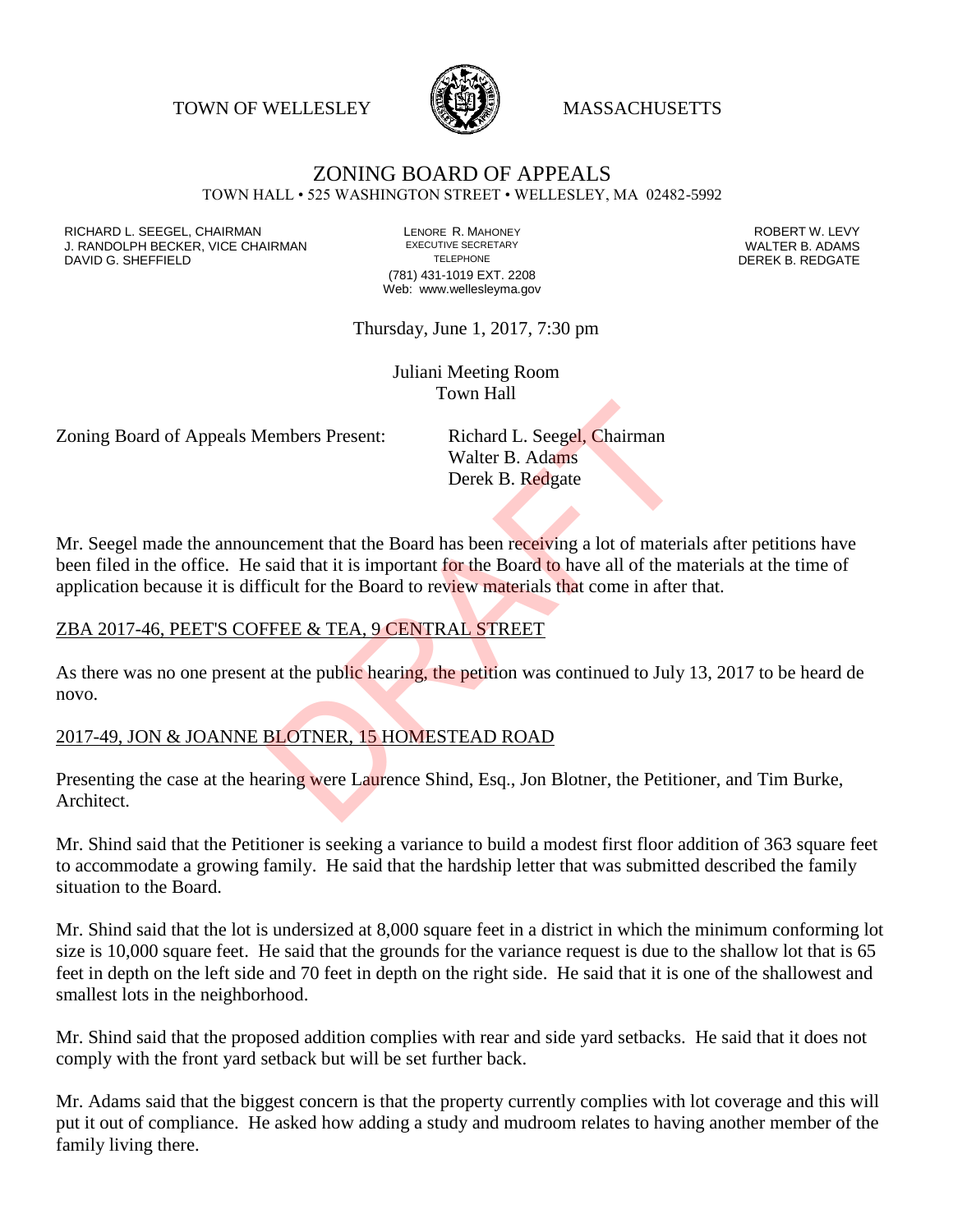Mr. Blotner said that the hardship is mostly focused on their son who has a sensory integration disorder. He said that one of the biggest challenges with the disorder occurs during moments of transition, particularly when changing their clothes. He said that it can have a devastating impact on how they react and intake information. He said that a key component in working with the disorder is to provide space for the transition. He said that currently a side entrance leads right into the living room with all of the furniture. He said that the only way to provide the sensory space is with a mudroom. He said that the mudroom also helps out with a mother-in-law moving in but the space is mainly for his son's needs.

Mr. Adams asked if the goals could be accomplished by reducing the size a little bit to 25 percent lot coverage or by getting rid of the garage and put a garage where the mudroom and study are with extra space upstairs.

Mr. Seegel said that he is troubled by the proposal. He said that he does not like to grant variances for lot coverage. He said that he did not think that the lot meets the criteria. He said that three prior Boards have allowed additions to what was a modest house to begin with. He said that it is no longer a modest house. He said that a simple solution is to move the garage and attach it to the house. He said that he will not allow lot coverage to exceed what is allowed by the bylaw.

Mr. Seegel read the Planning Board recommendation.

Mr. Blotner said that the existing garage is for one car and is mostly used for storage space.

Mr. Adams said that a prior Board granted relief for 6 foot by 26 foot addition on the northwest side of the house. He said that last year the Board granted relief to extend further into the front setback because what was proposed was deemed by the Board to be minimal and tasteful and a benefit not only to the house but to the neighbors as well. He said that the Board is not saying that the design is inappropriate. He questioned the uniqueness of an 8,000 square foot lot in a 10,000 square foot district. He said that there are other petitions before the Board at this hearing for lots that a 4,000 and 6,000 square feet. He said that the variance standard is much higher than the standard for a special permit. allowed by the bylaw.<br>
g Board recommendation.<br>
sting garage is for one car and is mostly used for storage<br>
Board granted relief for 6 foot by 26 foot addition on the<br>
r the Board granted relief to extend further into the

Mr. Seegel asked if the Petitioner would like to withdraw the petition without prejudice. Mr. Shind requested that the petition be allowed to be withdrawn without prejudice. Mr. Adams moved and Mr. Redgate seconded the motion to allow the petition to be withdrawn without prejudice. The Board voted unanimously to allow the petition to be withdrawn without prejudice.

## 2017-57, UNITARIAN UNIVERSALIST WELLESLEY, 309 WASHINGTON STREET

Presenting the case at the hearing was John Spencer, who said that he is one of the organizers in town of the farmers market. He said that the request is for permission to hold a farmers market again this year. He said that it is a little bit out of the ordinary in that they would like to change the format to go year round. He said that the bylaw only requires it to be a seasonal market. He said that he discussed it with the Planning Board and they did not know what the definition of seasonal is. He said that he wanted to know what the Board considers to be a seasonal market and if it is possible for them to go year round with two markets. Mr. Seegel said that he would think that seasonal would be any grown in a growing season, be it spring, summer or fall. Mr. Spencer said that farmers are growing year round now. He said that they have some vendors who would be willing to come to Wellesley 50 weeks of the year.

Mr. Seegel said that his only concern is whether there will be conflict with the Historical Society property next door. He said that they use the church parking lot as well. Mr. Spencer said that the Historical Society does not typically use the parking lot on Thursday afternoons.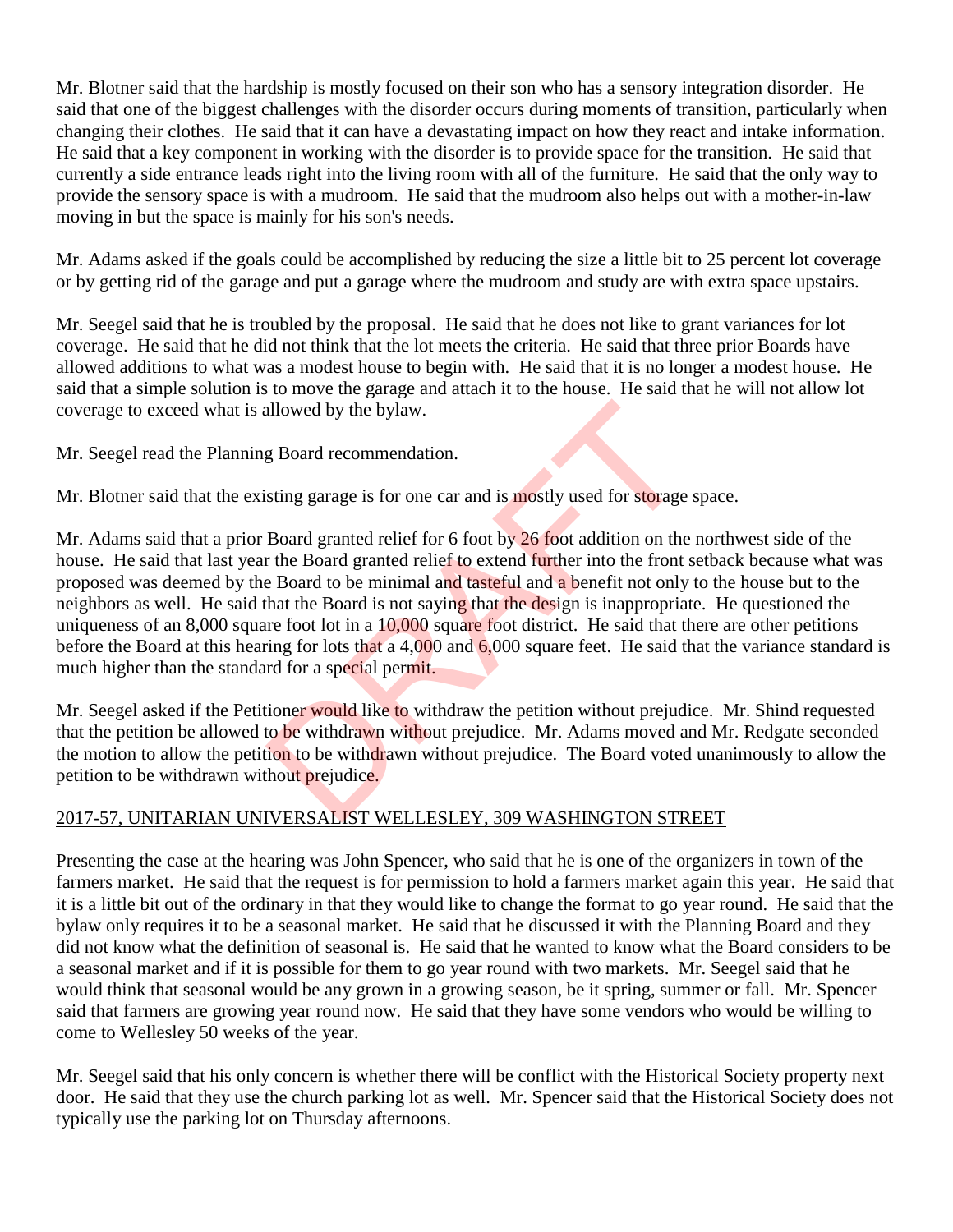Mr. Adams suggested that the current farmers market continue for two years and the Petitioner can work with the Planning Board to see what they suggest what the definition of seasonal is. He said that would give the Board the opportunity to respond to that and decide whether it thinks that is a reasonable thing to do. Mr. Spencer said that he is happy to do that.

Mr. Spencer said that they thought that they could comply with the bylaw by having two special permits, one for a winter market and one for a summer market. He said that the term, "seasonal," is undefined.

Mr. Seegel said that he is troubled to jump from what has been done to what is requested.

Catherine Johnson, Planning Board member, said that the discussion with Mr. Spencer never reached Board level. She said that Mr. Spencer spoke with a Planning Department staff member. She said that the Planning Board would like to discuss the proposed changes and make an appropriate recommendation.

Mr. Seegel said that the Board can grant renewal of the special permit for this year. He said that the Board can extend it for a couple of months. He said that the Petitioner can meet with the Planning Board and can come back to the Board with a new application to expand this to get further into the fall. Mr. Spencer said that the plan is to start in September. Mr. Seegel said that the Board granted a special permit that was effective from June to October last time. He said that the Board can renew that under the same terms and conditions. Mr. Spencer asked if the permit could be extended to the end of the year. Mr. Redgate said that his interpretation of seasonal is April through January. Mr. Adams said that he thought that the better solution would be to have the Planning Board review it. w application to expand this to get further into the fall. M<br>
Mr. Seegel said that the Board granted a special permit<br>
He said that the Board can renew that under the same term<br>
could be extended to the end of the year. Mr

Mr. Seegel discussed renewing the special permit for one year from June to December to see if it works during the winter months. He said that it will subject to the same terms and conditions other than Condition #6. He said that it will be Thursdays from 12:30 pm to 2:30 pm. Mr. Spencer said that they will not be ready to go until September. Mr. Seegel said that the permit will be effective for the period from September 1 to December 31, 2017.

Mr. Adams moved and Mr. Redgate seconded the motion to approve the special permit, subject to the same terms and conditions except for a change to Condition #6 to allow the hours to be Thursdays from 12:30 pm to 2:30 pm, from September 1 to December 31, 2017. The Board voted unanimously to grant the special permit.

## ZBA 2017-58 951, BIKE REALTY LLC, 951 WORCESTER STREET

Presenting the case at the hearing were Joe Murray and Bill Donovan, Principal, Bike Realty LLC, the Petitioner.

Mr. Seegel confirmed that the request is for renewal of the special permit for the drive-through at Dunkin Donuts.

Mr. Murray said that they did a significant remodel a few years ago. He said that the Board monitored the progress of the remodel and asked the Petitioner to come back after it was complete. He said that the operation is similar to what they done over the past 25 years. Mr. Seegel asked if there has been any backup onto Route 9 since the remodeling. Mr. Murray said that there has not. He said that everything is working out quite well. He said that they have not heard about concerns from any town departments. He said that they would like to have the special permit go for a reasonable length of time. He said that they have come back many times. Mr. Seegel said that the Board has never granted a special permit for longer than three years for this type of an operation. He said that he had no objection to granting renewal of the special permit for three years.

Mr. Seegel asked if there was anyone present at the public hearing wished to speak to the petition.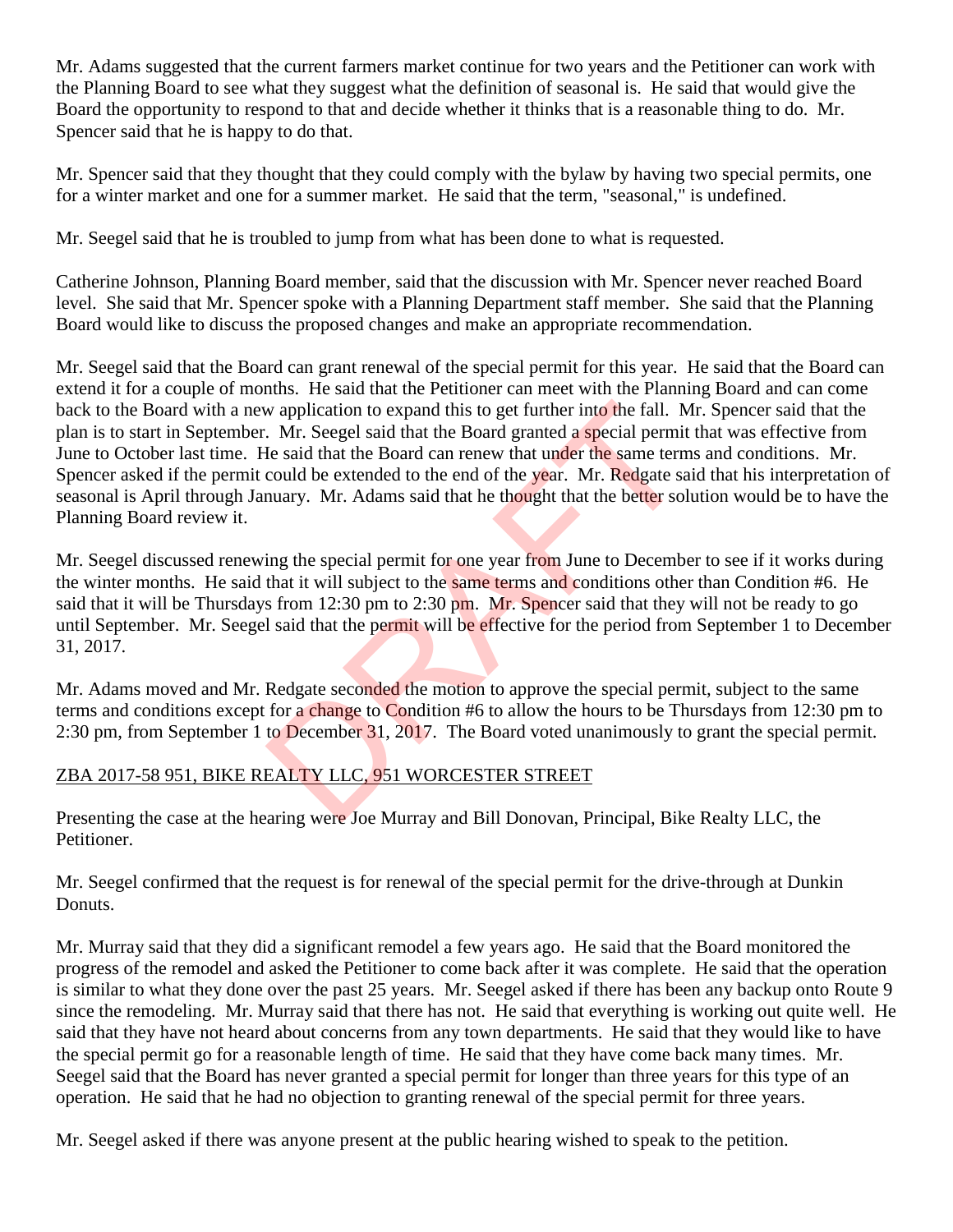Mr. Adams moved and Mr. Redgate seconded the motion to grant renewal of a special permit to continue the drive-through service at 951 Worcester, subject to the same terms and conditions except for an expiration date that is not to exceed three years. The Board voted unanimously to grant the special permit.

### 2017-50, ALEXIS & AVI VICHNIAC, 6 DAMIEN ROAD

Presenting the case at the hearing was Alexis Vichniac, the Petitioner. She said that she had letters from abutters. She said that the request is to add a modest addition. She said that it is a small house by Wellesley standards. She said that they have three kids who share rooms. She said that there is no garage, office, or dining room. She said that they just want to add a room for the kids and a place to eat dinner. She read the letter and submitted it to the Board. She said that the letter was signed by the abutters at 4 and 8 Damien Road, and 9 Hunting Road.

Mr. Adams said that he lives in that part of town in a modest home on a small lot. He said that he was able to enlarge the home through relief from the Zoning Board. He said that it is important for the Board to support people who have been fortunate enough to be able to move to the community to raise their families.

Mr. Seegel said that the architect came up with a good solution.

Mr. Adams said that it is a modest addition to a modest home and the addition will be at the back of the house.

Mr. Redgate asked how many stories the addition will be. Ms. Vichniac said that there will be one bedroom on the second floor. Mr. Redgate asked why they need to go over 25 percent lot coverage. Ms. Vichniac said that there would not be much that they could add without going over 25 percent lot coverage. She said that she spoke with the builder who was told that it would not be worth the time and money to build at 25 percent or less. itect came up with a good solution.<br>
modest addition to a modest home and the addition will b<br>
hy stories the addition will be. Ms. Vichniac said that the<br>
the asked why they need to go over 25 percent lot covera;<br>
they co

Mr. Adams said that the existing house is nonconforming on the right side. He said that the proposed addition was positioned so there will be 20 feet for the left side yard setback and a compliant rear yard setback.

Mr. Seegel said that the lot is 4,985 square feet.

Mr. Seegel asked if there was anyone present at the public hearing who wished to speak to the petition.

Mr. Seegel moved and Mr. Adams seconded the motion to grant a variance for lot coverage of 27 percent and make a finding that literal enforcement of the provisions of the Zoning Bylaw would involve substantial hardship, financial or otherwise, to the petitioner owing to circumstances relating to the topography of such land, which does not generally affect the zoning district in which it is located, the hardship has not been selfcreated, and desirable relief may be granted without substantial detriment to the public good, and without nullifying or substantially derogating from the intent or purpose of the Zoning Bylaw. The Board voted unanimously to grant a variance.

## 2017-51, PATRICIA START, 64 OVERBROOK DRIVE

Presenting the case at the hearing was Laurence Shind, Esq., representing Patricia Start, the Petitioner. He said that the request is for a special permit to demolish the existing nonconforming house and construct a new house that will comply with all dimensional requirements and will not be substantially more detrimental than the existing structure.

Mr. Shind said that the lot is undersized at 6,400 square feet and the house is nonconforming. He said that the house was built in 1920. He said that it is a small bungalow that is in a state of extreme disrepair. He said that the existing house has 700 square feet of living area. He said that existing lot coverage is 14 percent lot. He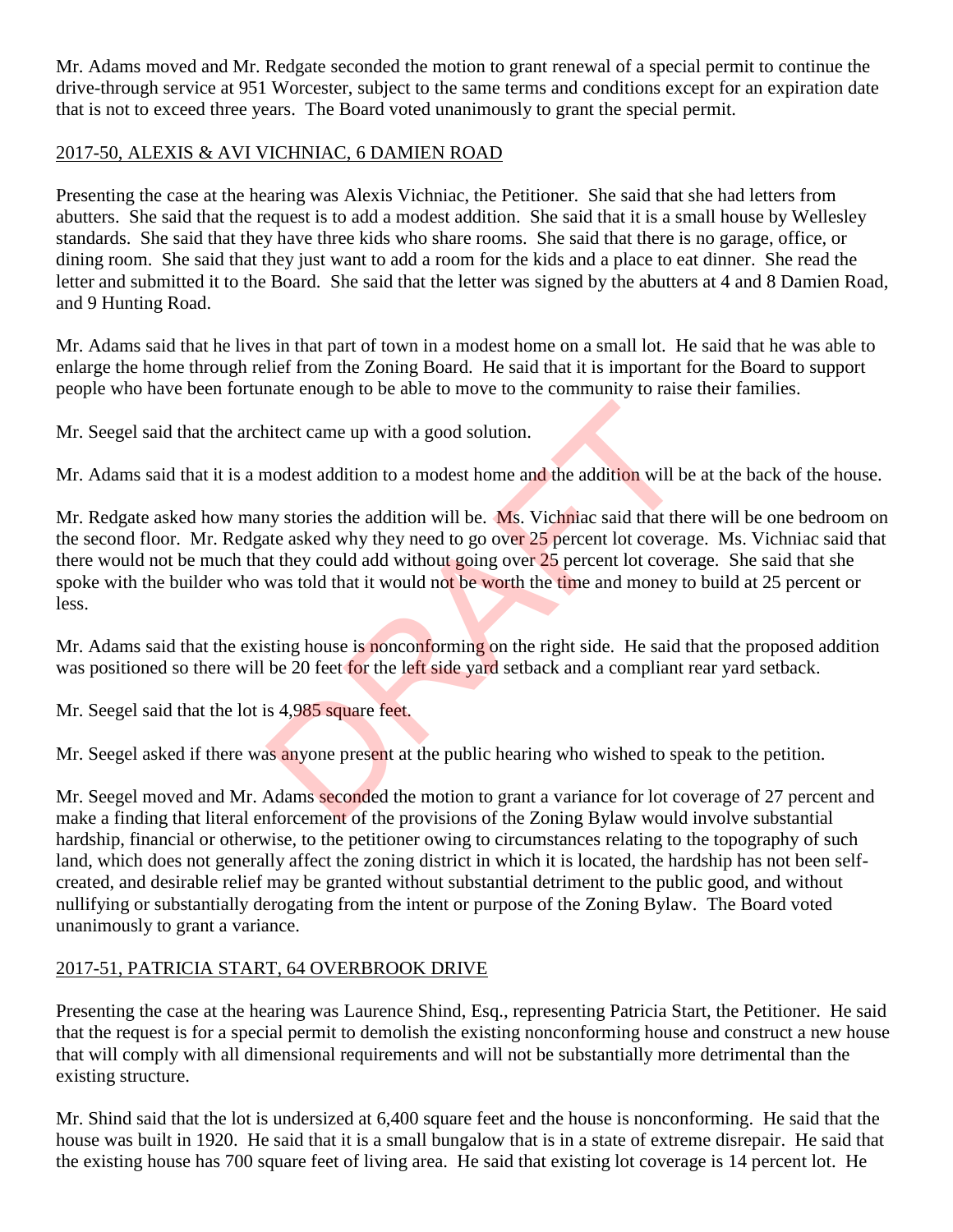said that the house is nonconforming on the front and left side. He said that the proposed new structure will have a Total Living Area plus Garage (TLAG) of 2,882 square feet and lot coverage will increase to just under 25 percent.

Mr. Adams said that there is a severe grade issue and they will have to do some filling to put the house on the property.

Mr. Seegel asked how they propose to retain the water on the lot. Mr. Shind said that as far as he was aware it would be a gutter and downspout system. Mr. Seegel asked where the water will run to. He said that the lot drifts off substantially to the northwest. He said that Mr. Shind's client cannot run water onto the abutters' properties. He asked about underground storage. Mr. Shind said that he was not aware of any. Mr. Seegel said that the Board may insert that as a condition. He said that there is a pretty steep grade there.

Mr. Redgate said that the property is located in a Water Supply Protection District. He said suggested that there be a drywell that connects to the roof gutters.

Mr. Adams said that the Natural Resources Commission said that the project is just upslope from a 100-foot Buffer Zone boundary. He said that the Wetlands Protection Committee the use of erosion controls at the northern edge of the property.

Mr. Seegel read the Planning Board recommendation.

Mr. Redgate moved and Mr. Adams seconded the motion to approve a special permit, subject to the conditions that roof leaders tie into a drywell somewhere on the property that is appropriate and that erosion control measures are placed on the downslope of the lot. The Board voted unanimously to grant a special permit.

#### 2017-52, PATRICIA DeANGELIS, 6 MARIGOLD AVENUE

Mr. Redgate questioned whether the plot plan that was attached to decision ZBA 93-88 was for 6 Marigold Avenue.

Amy Novick, 15 Marigold Avenue, said that the DeAngelis family lived at 6 Marigold Avenue. She said that the original house went from front to back. She said that they created an "L" addition that was two stories that created an "L" from the rectangle. Mr. Seegel said that the papers before the Board do not seem to be for this property. He said that the Board will disregard the decision. tural Resources Commission said that the project is just usaid that the Wetlands Protection Committee the use of e<br>y.<br>g Board recommendation.<br>Adams seconded the motion to approve a special permit<br>ywell somewhere on the pro

Presenting the case at the hearing was Laurence Shind, Esq., representing Patricia DeAngelis, the Petitioner. He said that the request is for a special permit to demolish the current residence on an undersized lot and replace it with a new house that will comply dimensional and setback requirements. He said that the lot size is 7,500 square feet in a district requiring a 10,000 square foot minimum. He said that the house was built in 1940 and is an outdated colonial that is in bad shape. He said that it has about 2,500 square feet of living area. He said that existing lot coverage is 18 percent and proposed lot coverage will be 24.9 percent. He said that Total Living Area plus Garage (TLAG) will be 3,337 square feet, which is within the 3,600 square foot threshold for TLAG in this district. He said that a number of smaller homes in the vicinity have been replaced with larger new homes.

Mr. Adams asked about the attic. He asked how it will be constructed. He said that he saw some windows but did not see any stairs going up there. He asked if it will be a full story. Mr. Shind said that it does not look like a full story on the plans. Mr. Adams said that the plans show the stair on the second floor going down. Mr. Redgate said that the TLAG shows a small area in attic. Mr. Adams asked if there will be a pull down ladder or attic stairs to use the attic for storage. He said that the Board would probably make that a condition. He said that it is usually shown on the plans.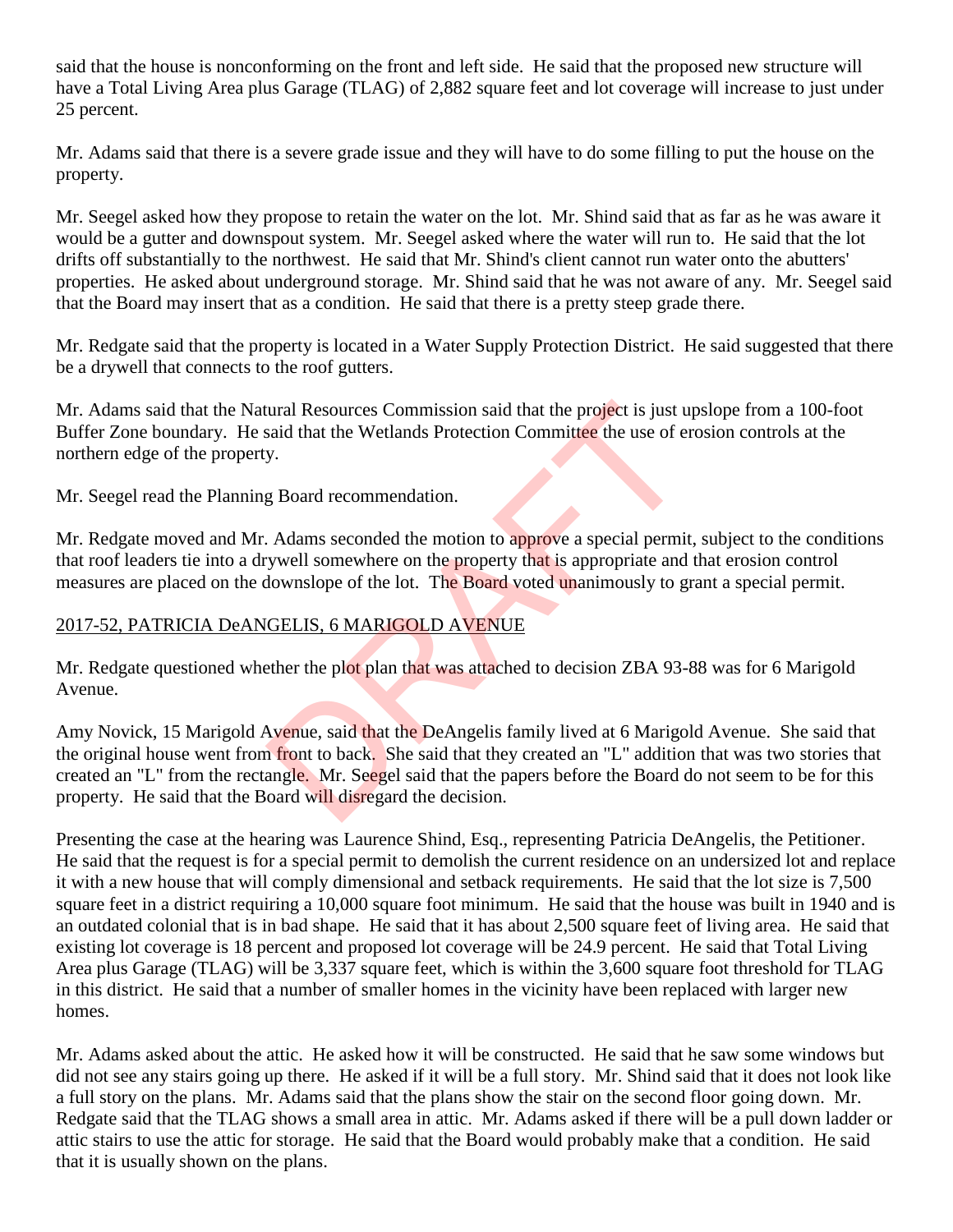Mr. Seegel said that this is a narrow one lane street. He said that this lot is one to two feet above street. He said that they will be putting in a large bituminous driveway. He asked how they will keep the water on the driveway from running onto Marigold Avenue. He said that there is no drainage on Marigold Avenue. Mr. Shind that the Board can insert a condition to address that. Mr. Seegel said that there should be an open grate that goes into a drywell at the end of the driveway that goes for its full width. Mr. Adams said that it should also collect rainwater from the gutters. Mr. Seegel said that they will have to make sure that there are drywells to collect roof runoff.

Mr. Redgate asked if the shed will be removed as part of this project. Mr. Shind said that it will be. Mr. Adams said that the new plot plan does not identify that as being the case.

Mr. Adams said that the proposed house will be tight to the setbacks. He said that the contractor will have to be careful about placing the foundation accurately.

Mr. Seegel asked if there was anyone present at the public hearing who wished to speak to the petition.

Linda Borer, 2 Marigold Avenue, said that she lives next to 6 Marigold Avenue. She said that the numbering on the street goes from 2 to 6 to 4, with #2 on the corner. She said that her concern is water. She said that her house was built up before she moved in there. She said that when there was a lot of water in 2012, all of the houses around her had severe water problems. She said that they have severe water problems on Manor Avenue. She said that she does not oppose the house but does oppose the grade of it. She said that she would like to see is the house and the grade be up higher. She said that her house is up higher and she does not want to have water problems. She said that all around her is water problems. Mr. Seegel said that he did not think that Ms. Borer will have water problems with the conditions that the Board is proposing. He said that if the house is raised, there will be bigger water problems with the water flowing more off of the property. He said that with the Building Code being what it is, he said that they will have to provide for water around the foundation for drainage so that the water does not go into the house. Ms. Borer said that there is nowhere on Marigold Avenue for the water to go. Mr. Seegel said that the ground will absorb some water. He said that the Board will be requiring that drywells be built so that all of the roof runoff will go to a drywell and not roll off of the property anywhere. He said that there is nothing in the town records that indicates that this is a wet property problem over there. He said that Ms. Borer may know that it is but the Board can only look at what the town records show. Example, said that she lives next to 6 Marigold Avenue. She<br>6 to 4, with #2 on the corner. She said that her concern i.<br>6 to 4, with #2 on the corner. She said that when there was a lot of<br>7 e water problems. She said tha

Mr. Redgate said that the new construction will be an improvement over the existing because they will take the roof runoff and put it directly into the ground. Mr. Seegel said that for the house that is being built across and up the street, they are excavating now. He said that the material that they are excavating appears to be material that would drain water well. He said that he thinks that Ms. Borer will find that the new house will be an improvement. Ms. Borer said that the existing house does not have basement that goes down. Mr. Seegel said that if the builder ends up with a wet basement, that will be a problem that he will have to solve. He said that the builder will not build a house that he knows will have a wet basement. Ms. Borer said that she is still concerned about it and opposes it.

Amy Novick, 15 Marigold Avenue, said that she submitted a letter to the Board that discussed a number of issues. She said that she supports the Planning Board recommendation. She said that because it is an unaccepted way, there is usually a review of adequacy that goes before the Planning Board before the building permit is issued. She asked for an explanation about the water going into a drywell and the driveway. Mr. Seegel said that this is an existing house that is being replaced.

Victor Panak, Town Planner, said that there will be a review of adequacy for this project. He said that anytime a new house is being constructed, whether there was an existing house beforehand or a vacant lot, or if a structure's lot coverage is being increased by more than 50 percent, there is a review of adequacy.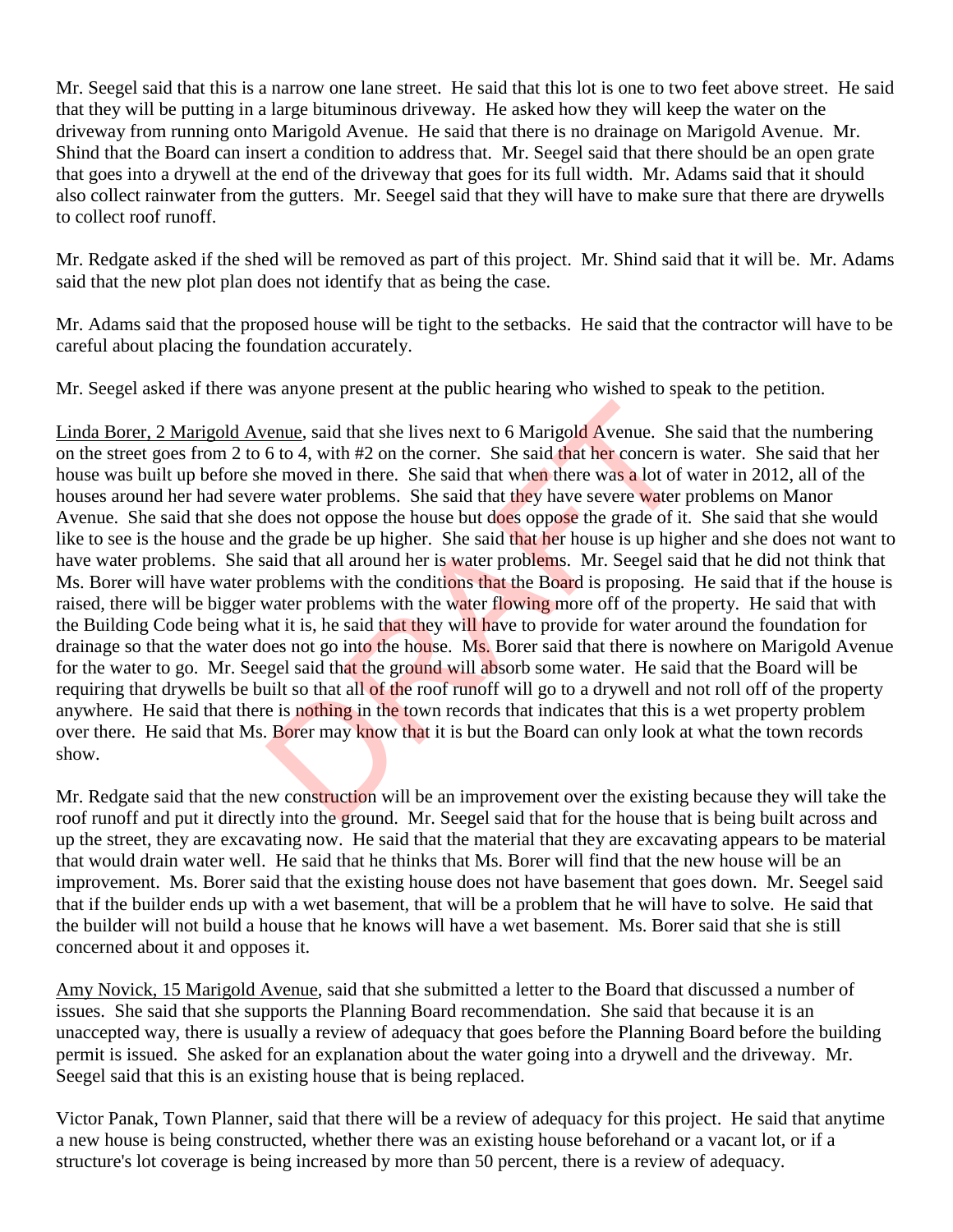Mr. Seegel said that he reviewed Ms. Novick's letter. He said that the Board is only dealing with this lot and the plans before it. He said that the house that they are asking to build will comply with all of the setback regulations of the Zoning Bylaw. He said that the only nonconformity is the size of the lot. He said that the house will meet all of the requirements, so the Board has no control over that. He said that the attic is not a third floor with living space, according to the plans that have been submitted. He said that they can make the house any shape that they want.

Ms. Novick asked if the Tree Preservation Bylaw applies to this project. Mr. Seegel said that to the extent that it does apply, the Building Inspector will enforce it.

Mr. Seegel said that the shed will be removed.

Mr. Seegel said that the Board cannot require a landscaping plan for a single family home of this size. He said that the builder will probably put in landscaping to sell the house.

Ms. Novick said that there are usually conditions for the water with adequacy of the way. Mr. Seegel said that the Board will be inserting conditions to address water issues. He said that there is no drainage on Marigold Avenue. He said that the Board will make every effort to ensure that no water goes off of the lot onto the street. Ms. Novick said that at 79 Manor Avenue, they built a deeper basement that caused a lot of water that was underground to come into the house. She said that she lives next to 11 Marigold Avenue and it is dry there but that does not mean that there is no underwater spring there. Mr. Adams said that Mr. Shind should make the contractor aware of potential water issues in neighborhood and that the basement should be designed to take that into consideration and use construction techniques to ensure that it does not get into the basement and any construction that they do that causes damage to abutting properties, they will be liable for.

Mr. Redgate moved and Mr. Adams seconded the motion to approve a special permit and make a finding that the proposed construction shall not be substantially more detrimental to the neighborhood than the existing nonconforming structure, subject to conditions that the project will provide adequate drainage for the roof will provide a drywell for the roof drainage, will not add additional drainage than the existing condition for runoff to Marigold Avenue, there shall be a grated opening at the end of the driveway with a drywell beneath. Mr. Redgate said that it should be a landscape drain that will not increase what is already going to Marigold Avenue. Mr. Seegel said that there is no asphalt there now. He said that adding it will add runoff. Mr. Redgate said that it is difficult to catch every drop. He said that if they grade the driveway to catch the majority of the runoff from the driveway, that should adequate enough. He said that with a long grate system, when it snows it clogs up. He said that when you have a catch basin that goes deeper, it can typically catch 90 percent which is an accepted level. Mr. Seegel said that the condition would be that the driveway be graded so as to minimize the amount of water coming off the driveway onto Marigold Avenue. Mr. Adams said that a condition will be that there shall be no formal stair to the attic and no living space in the attic. The Board voted unanimously to grant a special permit. re usually conditions for the water with adequacy of the conditions to address water issues. He said that there is n<br>and will make every effort to ensure that no water goes c<br>Aanor Avenue, they built a deeper basement that

## 2017-53, C.E. HOLMAN LTD PARTNERSHIP, 593 WASHINGTON STREET

Presenting the case at the hearing were Bart Steele, ViewPoint Sign and Awning, and Bradlee Perry, C.E. Holman LTD Partnership, the Petitioner.

Mr. Steele said that the request is for a special permit for a small secondary sign on Washington Street.

Mr. Adams asked about the purpose of the sign. He said that it will be located at the beginning of a path that does not lead anywhere.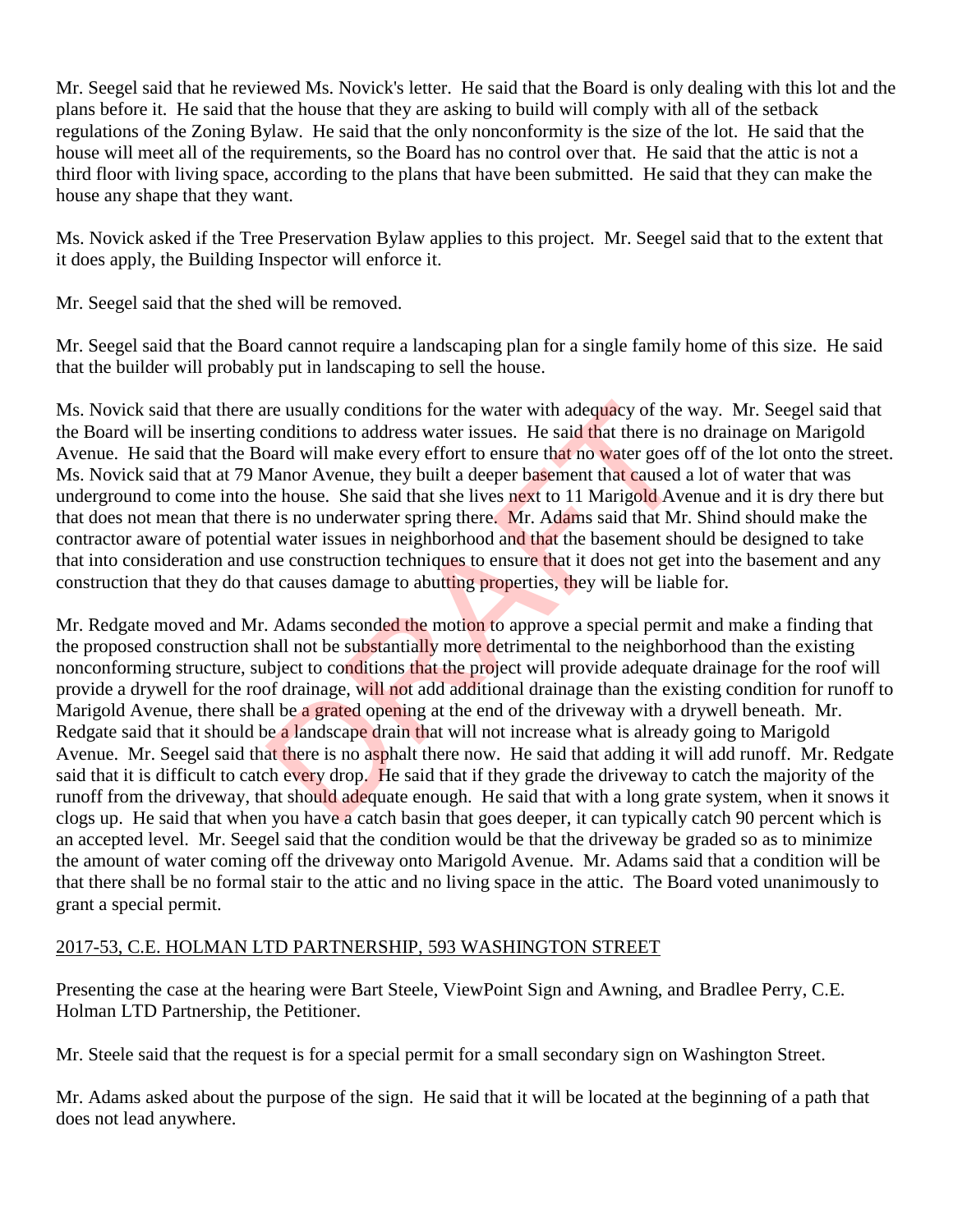Mr. Steele said that it will be a modest 9.33 square foot sign. He said that a few months ago, the Board granted a special permit to identify Church Square. He said that several small businesses identify themselves as Church Square. He said that there is nothing on this elevation to help them identify Church Square. He said that the sign will echo the design and shape of a sign on the same building with the same colors and fonts that were recently approved by the Board.

Mr. Perry said that online retailing is cutting heavily into store retailing. He said that currently, 15 percent of all retail sales in the United States are online. He said that business has been taken away from brick and mortar stores. He said that the estimate is that in three years that number will increase to 25 percent. He said that the store owners are suffering from reduced sales and fewer customers coming to the stores. He said that, as a landlord, he would like to help his tenants attract more shoppers to come to Church Square. He said that they promote Church Square online and hold events that are advertised to attract customers. He said that they want people to be able to find Church Square when they come to it.

Mr. Perry said that the town has a project underway for wayfinding signs for all of the Wellesley Square area. He said that plan does not include a sign on Washington Street for traffic coming in from the west. He said that probably a third of the traffic that comes into Wellesley Square from the west, comes in on Washington Street. He said that when cars get to the first building at Church Square, he wants to have it identified. He said that if there is no sign there, they will drive right by. He said that they have signs on Church Street to identify Church Square. He said that it is important for people who are looking for Church Square to find it. He said that this is at the southwest outer limit of the of the Church Square complex. He said that they like to catch attention right away. He said that people who drive through the area go fairly fast. He said that it is important to help the tenants to attract customers by seeing the name when they get to where they want to go. He said that online shopping is hurting commercial properties. He said that the town will lose tax revenue because the assessments are based on profitability. He said that it is important for the tenants and for the value of the properties. c that comes into Wellesley Square from the west, comes<br>o the first building at Church Square, he wants to have it<br>vill drive right by. He said that they have signs on Churc<br>portant for people who are looking for Church Sq

Mr. Seegel asked if there was anyone present at the public hearing who wished to speak to the petition.

Mr. Seegel read the Planning Board recommendation.

Mr. Seegel said that the sign complies with six criteria other than it is a second sign – He said that he had no objection. Mr. Redgate said that he had no objection.

Mr. Perry said that the signs will not be crowded together and there will be no clutter of signs.

Mr. Adams said that he did not understand the point of it because there is no pathway associated with the sign. Mr. Seegel said that the sign will identify an area, not a business.

Mr. Redgate moved and Mr. Adams seconded the motion to approve a special permit for a second wall sign. The Board voted unanimously to grant a special permit.

## ZBA 2017-54, KATYA SHUTTS, 19 COLUMBIA STREET

Presenting the case at the hearing were Adam Kersnowski and Terrance Shutts, homeowner, representing Katya Shutts, the Petitioner. Mr. Kersnowski said that that the proposal is to enlarge an existing dormer for a master bedroom and a master bathroom. He said that the project was approved by the Wetlands Protection Committee.

Mr. Adams said that the plot plan does not clearly identify where the second story addition is. Mr. Kersnowski said that there will be no footprint change to the house. Mr. Adams said that usually the plot plan will point out what parts of the house are already two stories and where a single story will be added to. He said that it is easier to understand if it is shown on the plot plan.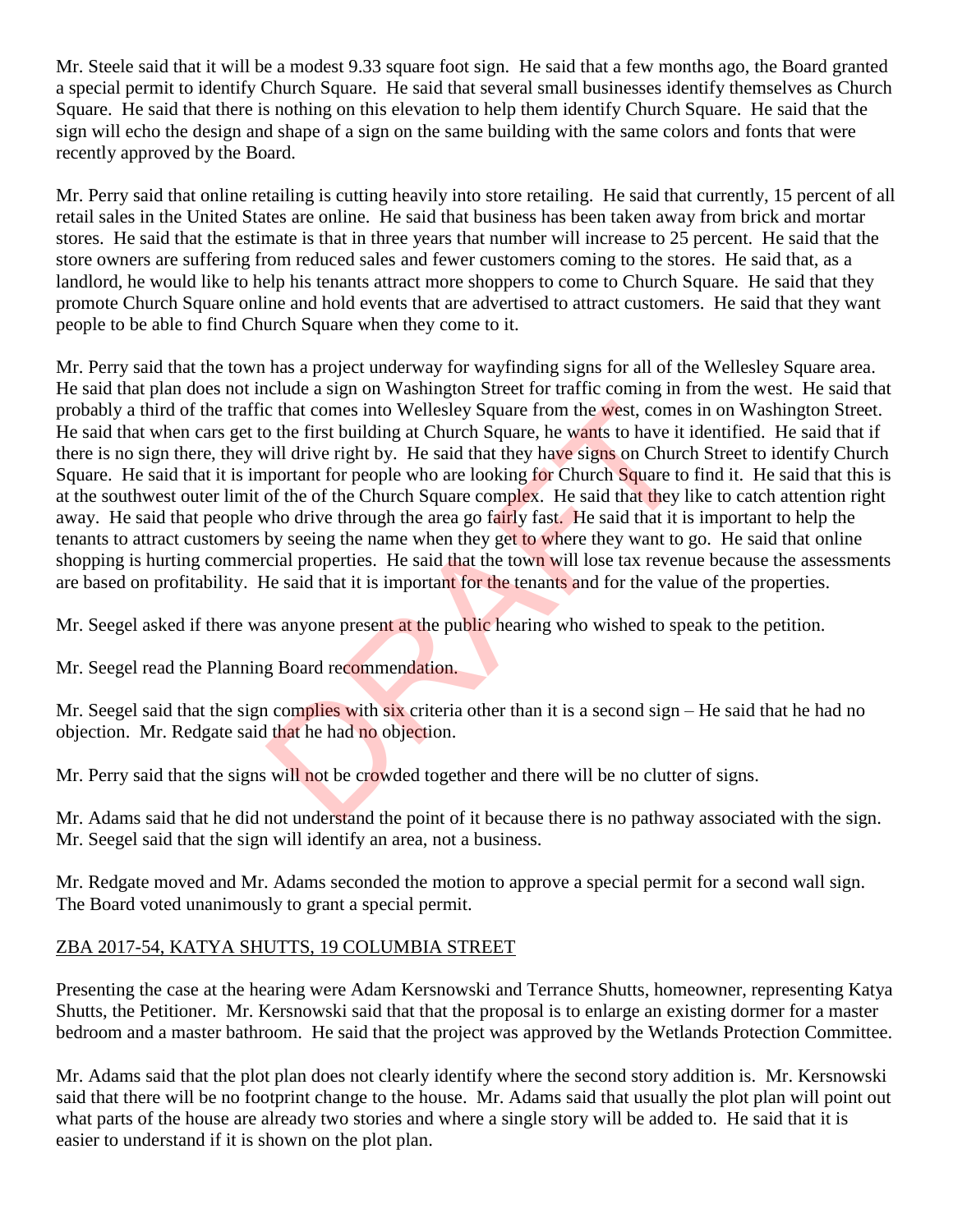Mr. Adams said that there is a large mutli-family structure behind the property and the Charles River and State land. He said that he did not have a problem with what is proposed. He said that his concern was that there was nothing on the plot plan that says where the addition will go.

Mr. Seegel asked about the chimney. Mr. Kersnowski said that it will be in the same place and enclosed. He said that it is a zero clearance vent from the fireplace that is on the first floor.

Mr. Redgate moved and Mr. Adams seconded the motion to approve the special permit and make a finding that the proposed construction shall not be substantially more detrimental to the neighborhood than the existing nonconforming structure. The Board voted unanimously to grant a special permit.

#### ZBA 2017-55, NGOC HOANG & SALVATORE INSOGNA, 95 RUSSELL ROAD

Presenting the case at the hearing was Sal Insogna, the Petitioner, who said that the proposal is to raise the roof on the third floor for a bathroom.

Mr. Adams said that it is a small lot.

Mr. Redgate asked if there is any kind of a driveway. Mr. Insogna said that there is no driveway. He said that they park across the street. Mr. Redgate asked how constructors and building materials will get to the site. Mr. Insogna said that the land across the street is town land and there is a parking area there. He said that is probably where a dumpster would go. He said that there has been a lot of construction on the street and that is how is has worked. Mr. Seegel said that they use smaller trucks that have lifts right on them so that everything can be taken off quickly and the truck backs out because there is nowhere for it to turn around. Mr. Redgate said that his concern is that where is no place to store materials on this lot. He said that the contractor needs to have a good plan. mall lot.<br>
So any kind of a driveway. Mr. Insogna said that there is I<br>
Mr. Redgate asked how constructors and building materi<br>
rross the street is town land and there is a parking area the<br>
would go. He said that there ha

Mr. Adams said that it is a tough site and a tiny lot. He said that the only choice is to go up.

Mr. Seegel read the Planning Board recommendation.

Mr. Seegel asked if there was anyone present at the public hearing who wished to speak to the petition.

Mr. Adams moved and Mr. Redgate seconded the motion to approve a special permit and make a finding that the proposed reconstruction of the third floor to allow for a bedroom and bathroom shall not be substantially more detrimental to the neighborhood than the existing nonconforming structure. He said that it will be consistent with other homes in the neighborhood. The Board voted unanimously to grant a special permit.

## ZBA 2017-56, 3 STRATHMORE ROAD LLC, 3 STRATHMORE ROAD

Presenting the case at the hearing were David Himmelberger and Brett DeMeo, representing 3 Strathmore Road LLC, the Petitioner.

Mr. Himmelberger said that the request is for a special permit to reconstruct a single family dwelling on an existing foundation. He said that the Petitioner was previously before the Board where they sought to raze and rebuild a new home on the site that would have been larger and taller. He said that after discussion with the Board the petition was withdrawn without prejudice. He said that the redesigned structure will remain fully on the existing footprint with the exception of a two-car attached garage on the left side as one faces the home. He said that the lot is 7,526 square feet in a 10,000 square foot district. He said that the left side yard setback for the detached garage is 8.1 feet. He said that the garage will come down as part of the project. He said that this is a corner lot where the rear setback is treated as a side setback. He said that setback is 9.8 feet. He said that the new building height will be 29.7 feet, which is significantly less than the previously proposed 34.5 feet. He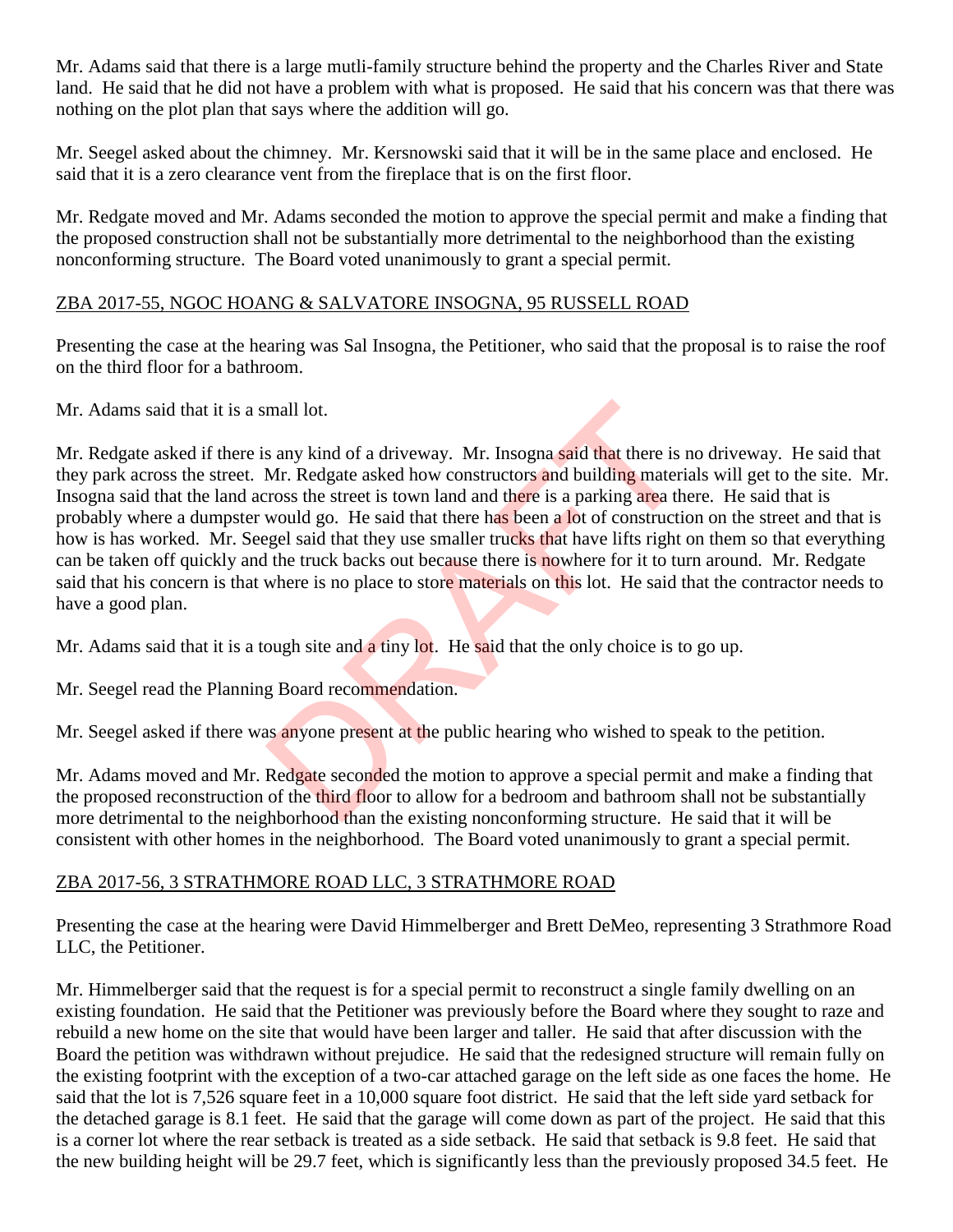said that the renovation will retain the existing footprint and will have the addition of a two-car garage and improved second floor living, such that it will appear to be a 1.5 story structure. He said that the house is attractive with detail trim work. He said that the addition was designed to minimize massing. He said that the house anchors the corner of Weston and Strathmore Roads and is across the street from significantly larger newer homes. He said that they believe, as redesigned, this proposal will not be substantially more detrimental to existing neighborhood than the current structure. He said that the Planning Board recommended denial of the previous design but now recommends approval of the redesign.

Mr. Adams confirmed that the garage will be an addition. He said that construction of two-thirds of the house will be to the right of the garage on the existing foundation. He asked Mr. DeMeo if he is confident that they can salvage the foundation. Mr. DeMeo said that he is. He said that it is a slab on the Weston Road side. He said that the existing basement under the main part of the building is in good shape.

Mr. Seegel asked if there will be an infiltration system. Mr. Himmelberger said that it is shown on the plot plan. He said that the proposed garage will now meet the left side setback at 20.5 feet.

Mr. Adams said this is another good example of an owner listening to the Board's concerns and trying hard to come up with something that works for them and responds to concerns that were raised.

Mr. Redgate said that he was on the Board that reviewed the previous application for this property. He said that it seems like the Board was listened to and these are good improvements.

Mr. Seegel read the Planning Board recommendation.

Dorothy Howells, 11 Strathmore Road, said that the houses go 3, 7, 11. She said that she is the third house in. She said that the neighbor at 8 Strathmore Road is also present. She said that neighbor lives diagonally across from the property.

Ms. Howells said that it is a pretty plan with the gable in the middle but her concern is about the 1.5. story addition with a garage below and a bedroom above. She asked how that is not a two story. Mr. DeMeo said that is because of the roofline. He said that the roof would be above two stories. He said that with a 1.5 story, the roofline is the second story. He said that they were able to gain upstairs space with dormers. Ms. Howells said that as you look at the house with the gable in the middle, one side is above the other side. She said that it is not exactly the same. Mr. DeMeo said that it is still lower than the center gable. Ms. Howells asked if the ceiling over the garage level will be lower to accommodate a regular size bedroom. Mr. Himmelberger said that in order to gain the same roof pitch, because one side is a deeper structure with the garage at 20 feet and the other side at 18 feet, in order to have the same pitch it goes a little higher. He said that the highest point of the house is the center. The same of an owner listening to the Board's compared that we are set to works for them and responds to concerns that were raised to and these are good improvements.<br>
Examed to and these are good improvements.<br>
Examed to

Mr. Seegel said that they could build house to 35 feet. He said that the house will be 28.9 feet, which is more than 6 feet lower than what they could build. Ms. Howells asked about the height on the Weston Road side. Mr. Seegel said that it is lower. Mr. DeMeo said that the ceiling height will be the same. He said that the only change is the height of the roof from a pitch perspective. He said that you will not notice the difference.

Ms. Howells asked about the size of the driveway. Mr. Seegel said that if they are building a two-car garage, they can have a driveway that is appropriate for that.

Mr. Seegel said that there is drainage in Strathmore Road.

Ms. Howells said that she wanted to understand how you got two levels with the garage and the room above it. Mr. Seegel said that is how it was designed for the lot. He said that everything will be within zoning bylaw allowances.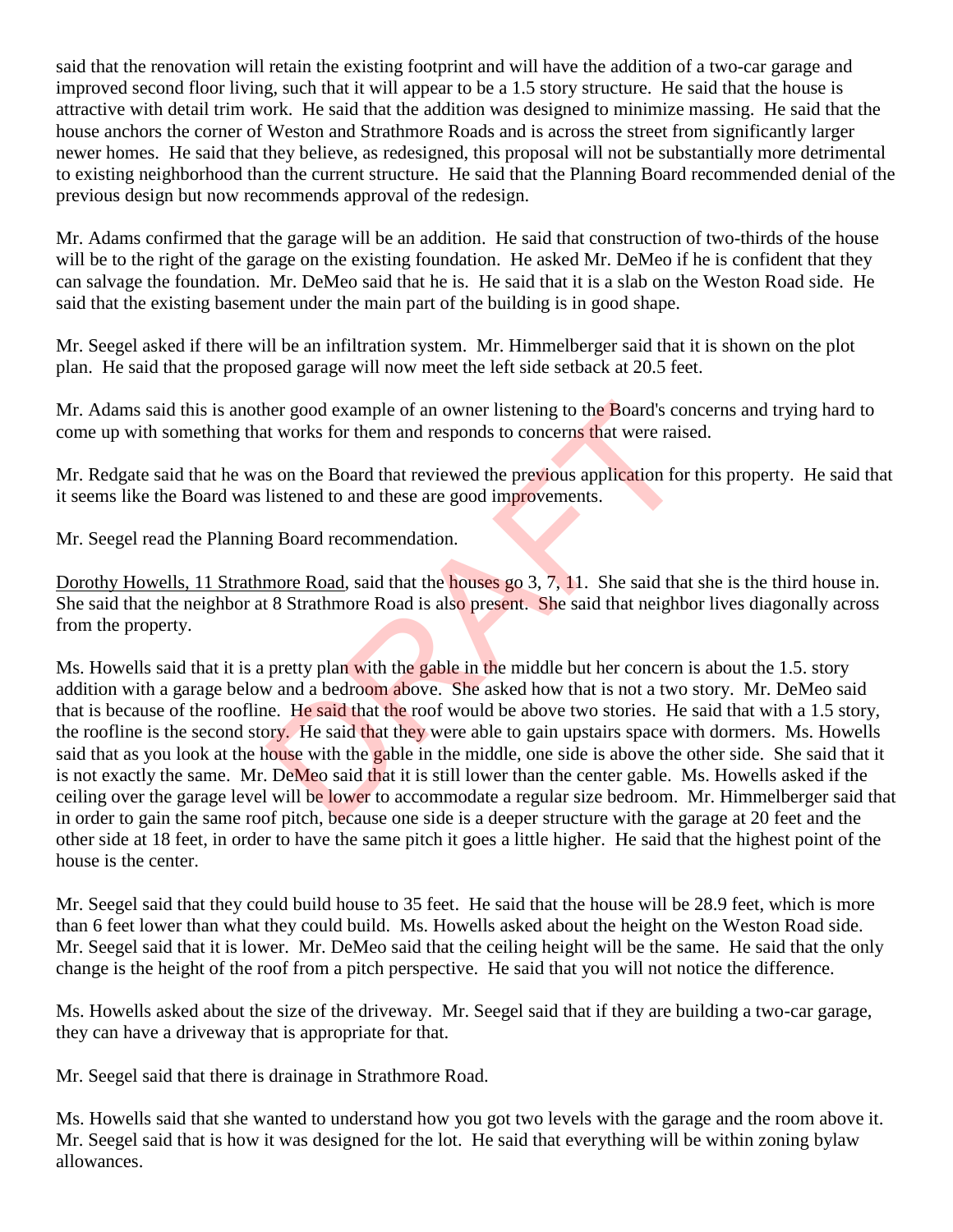Mr. Redgate asked if Ms. Howells is concerned about the structure being symmetrical or the height. Ms. Howells said that her concern is the symmetry of the structure. She said that she was concerned about how it will look. Mr. Himmelberger said that it will look handsome. He said that one never has the same vantage of a two dimensional drawing in the field. He said that when the house is built, the architectural elements including the center gable, are such that your eye is drawn to the center gable or it's drawn to another element. He said that you never see it in quite the same light as you do on paper.

Mr. Seegel said that all of the windows on the second floor will be at the same level. Ms. Howells said that coming across to Weston Road, you hardly see that house because it is the first one and you are making the turn. She said that she has lived on the street for 40 years. She said that it is the gateway to the street. She asked what the siding will be. Mr. DeMeo said that it will be cedar shingles. He said that they have not decided on the paint color.

Mr. Adams moved and Mr. Redgate seconded the motion to approve a special permit and make a finding that reconstruction of the structure and new construction shall not be substantially more detrimental to the neighborhood than the existing nonconforming structure. The Board voted unanimously to grant a special permit.

## ZBA 2017-59, DANA & ELLEN CONTI, 157 WESTON ROAD

Presenting the case at the hearing were David Himmelberger, Esq. and Dana Conti, the Petitioner.

Mr. Himmelberger said that the request is for a special permit for a conforming addition to a pre-existing nonconforming house due to insufficient side yard setback.

Mr. Himmelberger said that after the plot plan was submitted, it was discovered that there was a typo for lot coverage. He apologized for the late submission. He said that the corrected plot plan, dated May 30, 2017 shows existing lot 1,266 square feet for 8.9 percent coverage while the proposed lot coverage will be 2,101 square feet for 14.8 percent, which is well within permissible limits.

Mr. Himmelberger said that the addition is consistent with the home, which is quite beautiful in its design. – He said that it is an older home. He said that there is a two-story addition in the back that is fully conforming and a one-story addition on the side that will be conforming. He said that the Planning Board recommended approval. He said that they would submit that the fully compliant additions shall not be substantially more detrimental to the neighborhood than the existing nonconformities, which are side setback for the house and the garage. He said that the right side yard setback to the house is 17.8 feet and the side yard setback for the garage is 2.2 feet. ing nonconforming structure. The Board voted unanimord<br>
LEN CONTI, 157 WESTON ROAD<br>
arring were David Himmelberger, Esq. and Dana Conti, t<br>
the request is for a special permit for a conforming addit<br>
insufficient side yard

Mr. Seegel asked about the height of the addition. Mr. Himmelberger said that the height is shown on Plan X2. He said that the existing building height is 30 feet and the addition is no greater.

Mr. Redgate asked about the ability to pull into the driveway off of Weston Road and turn around so that you can pull out front ways. Mr. Conti said that they can do that. He said that there is an area where they can do a three point turn.

Mr. Seegel asked if there are any Building Code issues. He said that they will be putting an addition on the left side and rear of the house. He asked if the house will be five feet from the garage. Mr. Himmelberger said that there are no Building Code issues with that.

Mr. Seegel asked if there was anyone present at the public hearing who wished to speak to the petition.